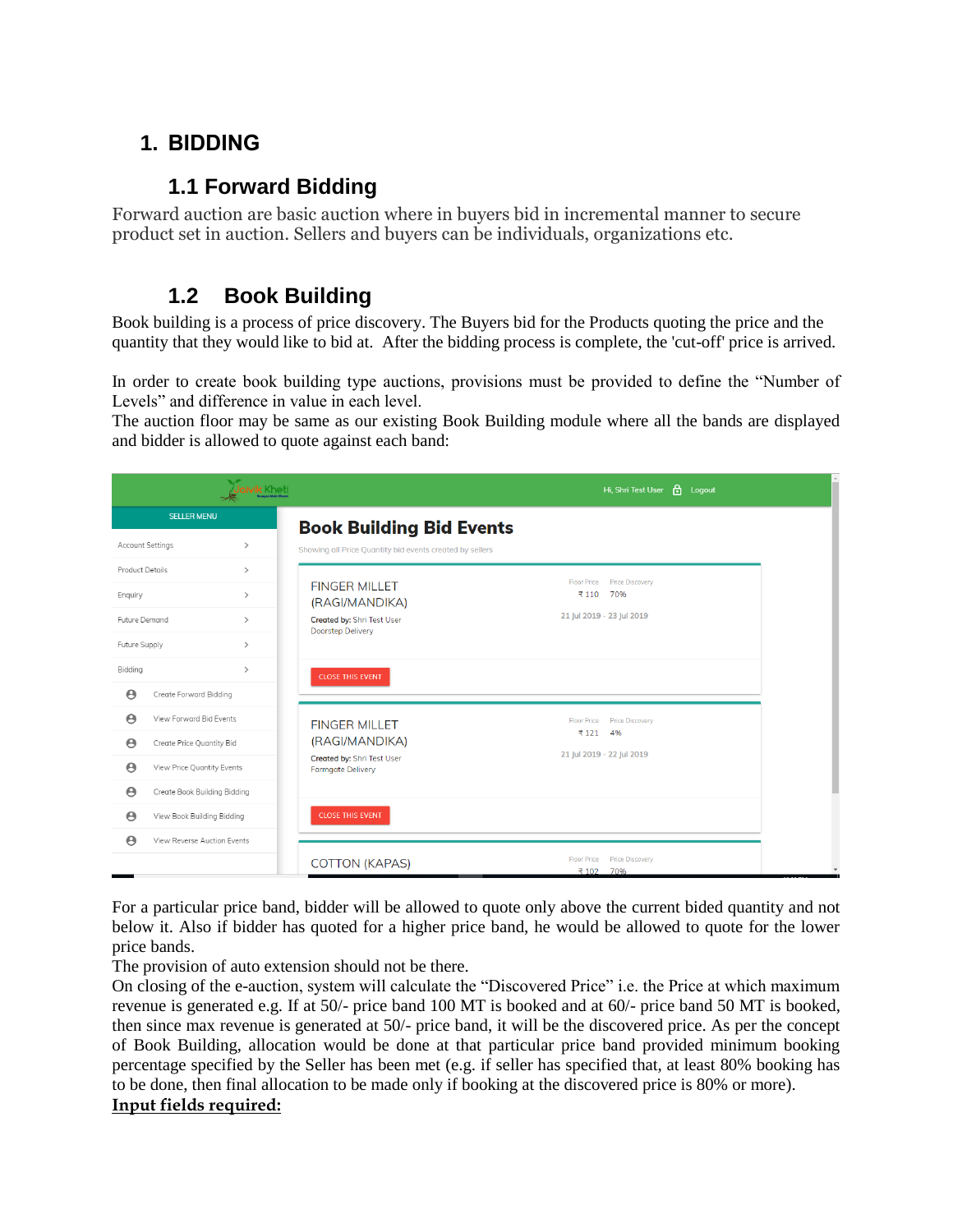#### **Auction Creation/Edit:**

1. New Event and Existing Event (This 2 radio buttons may be provided so that if the bidder clicks in New, the input box will open asking to insert Seller No and type of event and if Existing Event radio box is clicked, system will prompt to insert the event number)

- 2. Location (to be auto filled)
- 3. Auction start date and time
- 4. Auction Close date and time
- 5. Event view date; Inspection from and to dates.

6. Activate Auction (By default it may be selected No and seller would need to change it Yes as per their convenience)

Note: If the seller forgets to activate the auction, the auction number should populate in the link Auction Creation even after passing of the Auction Start time giving seller the scope to change the date, time and re-activate it.

#### **Lot Entry:**

- 1. Lot Number
- 2. Lot Name/Description (There may be a single field with word limit extended to 100 words)
- 3. Address/Location
- 4. State (in form of dropdown)
- 5. Unit of Measurement
- 6. Starting Band
- 7. Band difference
- 8. Number of bands

Links may be provided to the seller for view the allocation history and other relevant details like auction catalogue etc.

### **1.3 Reverse Bidding**

A **reverse auction** is a type of **auction** in which sellers bid for the prices at which they are willing to sell their goods and services. In a regular **auction**, a seller puts up an item and buyers place bids until the close of the **auction**, at which time the item goes to the highest bidder.

# **1.4 Price Quantity Bidding**

We may adopt the "single allocation per bidder" methodology for Price quantity bidding.

A certain quantity of material would be put up for auction. In the auction floor, Bidder will need to quote both **Quantity** and the **Price.** There may be a starting price for the material. Until there is residual material, bidders will be allowed to quote certain quantity at or above the Starting price. In case the bidder revises his own bid by changing the quantity or price, the earlier bid will be overwritten by the new one, provided it satisfies all the bidding conditions.

Once residual quantity becomes "0", the process of de-allocation will start. De-allocation of already booked quantity will be based on Price and Time.  $1<sup>st</sup>$  priority will be given to the bidder who is quoting the highest price. Therefore, while de-allocating the quantity, first the quantity of the bidder with L1 price is to be de-allocated followed by L2, L3... In case, 2 or more bidders have quoted the same price, deallocation will be done from the bidder who has quoted at last.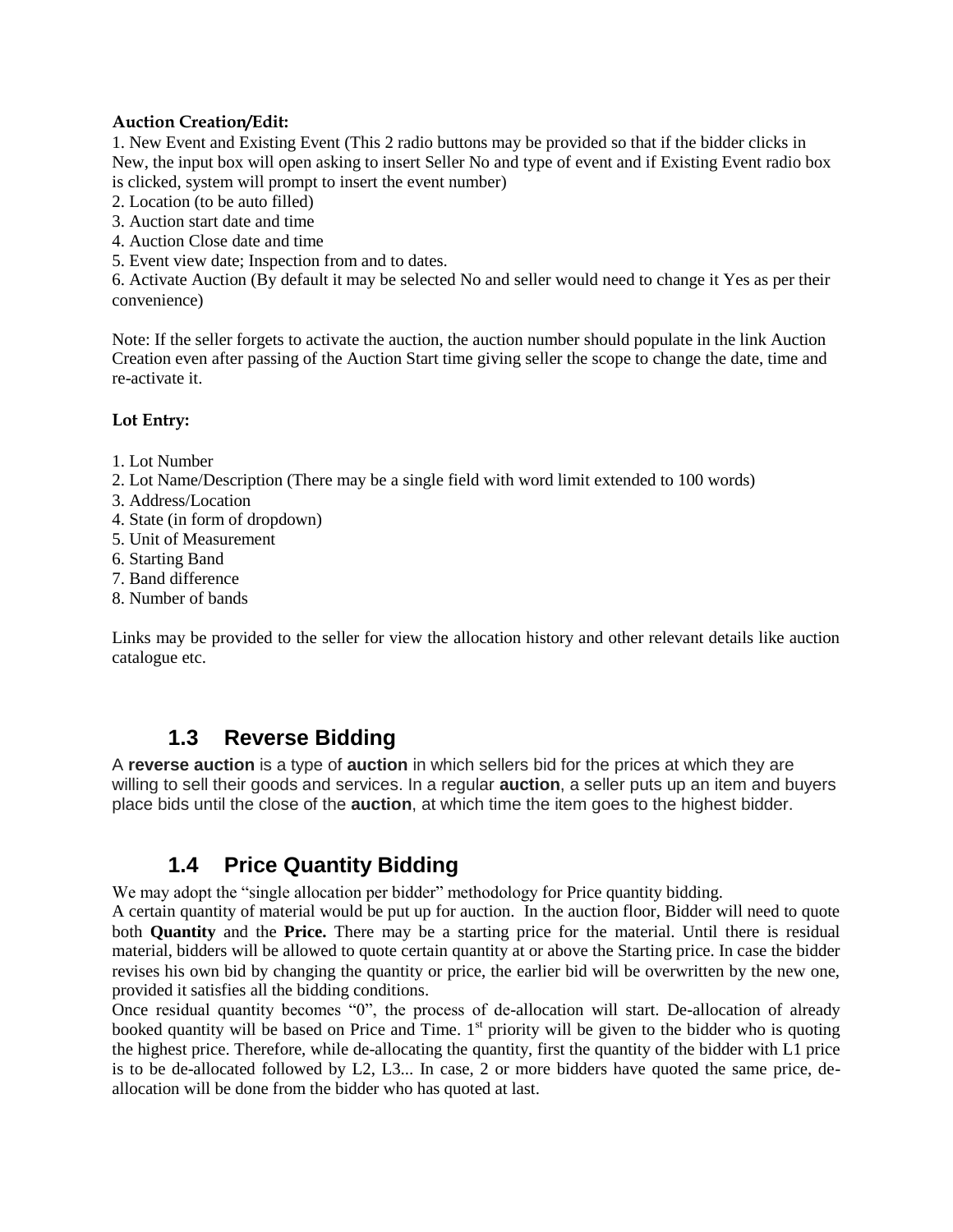In order to maintain the simplicity of the portal, we may remove the concepts of Pre Bid EMD, maximum booking. Functionality of the fields like Allocation Threshold and Min Booking may combine into one and it may be renamed appropriately. Similarly, Instead of Increment 1 and Increment 2, there should be only one increment field.

The auction floor must display the Name of the Item, Quantity, Starting Price, L1/H1 band for the lot, Input fields for Price and quantity, Bidding button, Button to check allocation History.

#### **Basic Rules for bidding:**

- 1) Bidder will initially be allowed to bid only at or above the starting price.
- 2) While revising his own bid, bidder will not be allowed to reduce the rate. He has to quote at least Rs 1 above the current rate.
- 3) Bidder would not be allowed to quote below the L1 rate (the H1/L1 band may be displayed for convenience).
- 4) **Example:** Suppose 1000 MT is put up for Price quantity bidding.

| <b>Current Residual</b> | <b>Bidder</b> | <b>Booking</b>   | <b>Booking</b> | Allotment status                                   |
|-------------------------|---------------|------------------|----------------|----------------------------------------------------|
| Quantity                |               | Quantity         | Price $(Rs)$   |                                                    |
|                         |               | $(\text{In MT})$ |                |                                                    |
| 1000 MT                 | Buyer 1       | 500              | <b>Rs</b> 100  | 500 MT allotted                                    |
| 500 MT                  | Buyer 1       | 200              | <b>Rs</b> 101  | 200 MT allotted and earlier bid overwritten.       |
| 800MT                   | Buyer 2       | 500              | <b>Rs</b> 101  | 500 MT allotted to Buyer 2                         |
| 300 MT                  | Buyer 3       | 400              | <b>Rs</b> 101  | Although quoted for 400 MT, only 300MT             |
|                         |               |                  |                | allotted since there is no more residue and        |
|                         |               |                  |                | bidder needs to increase their bid                 |
| 0 <sub>MT</sub>         | Bidder 4      | 500              | <b>Rs</b> 102  | 500 MT allotted to Bidder 4, 300 MT de-            |
|                         |               |                  |                | allocated from Bidder 3 and 200 MT de-             |
|                         |               |                  |                | allocated from bidder 2, since price is same for   |
|                         |               |                  |                | Bidder 2 and 3 and therefore preference would      |
|                         |               |                  |                | be given to time. So current status of allocation: |
|                         |               |                  |                | Buyer 1: 200 MT; Buyer 2: 300 MT; Buyer 3: 0       |
|                         |               |                  |                | MT                                                 |
|                         |               |                  |                | Buyer 4: 500 MT                                    |
| 0 <sub>MT</sub>         | Bidder 3      | 500              | <b>Rs</b> 103  | 500 MT will be allotted to Bidder 3. 200 MT        |
|                         |               |                  |                | gets de-allocated from Bidder 1 and 300 MT         |
|                         |               |                  |                | gets de-allocated from Buyer 2, as their Price is  |
|                         |               |                  |                | lower than Buyer 4.                                |

#### **Input fields required: Auction Creation/Edit:**

1. New Event and Existing Event (This 2 radio buttons may be provided so that if the bidder clicks in New, the input box will open asking to insert Seller No and type of event and if Existing Event radio box is clicked, system will prompt to insert the event number)

- 2. Location (to be auto filled)
- 3. Auction start date and time
- 4. Auction Close date and time
- 5. Event view date; Inspection from and to dates.

6. Activate Auction (By default it may be selected No and seller would need to change it Yes as per their convenience)